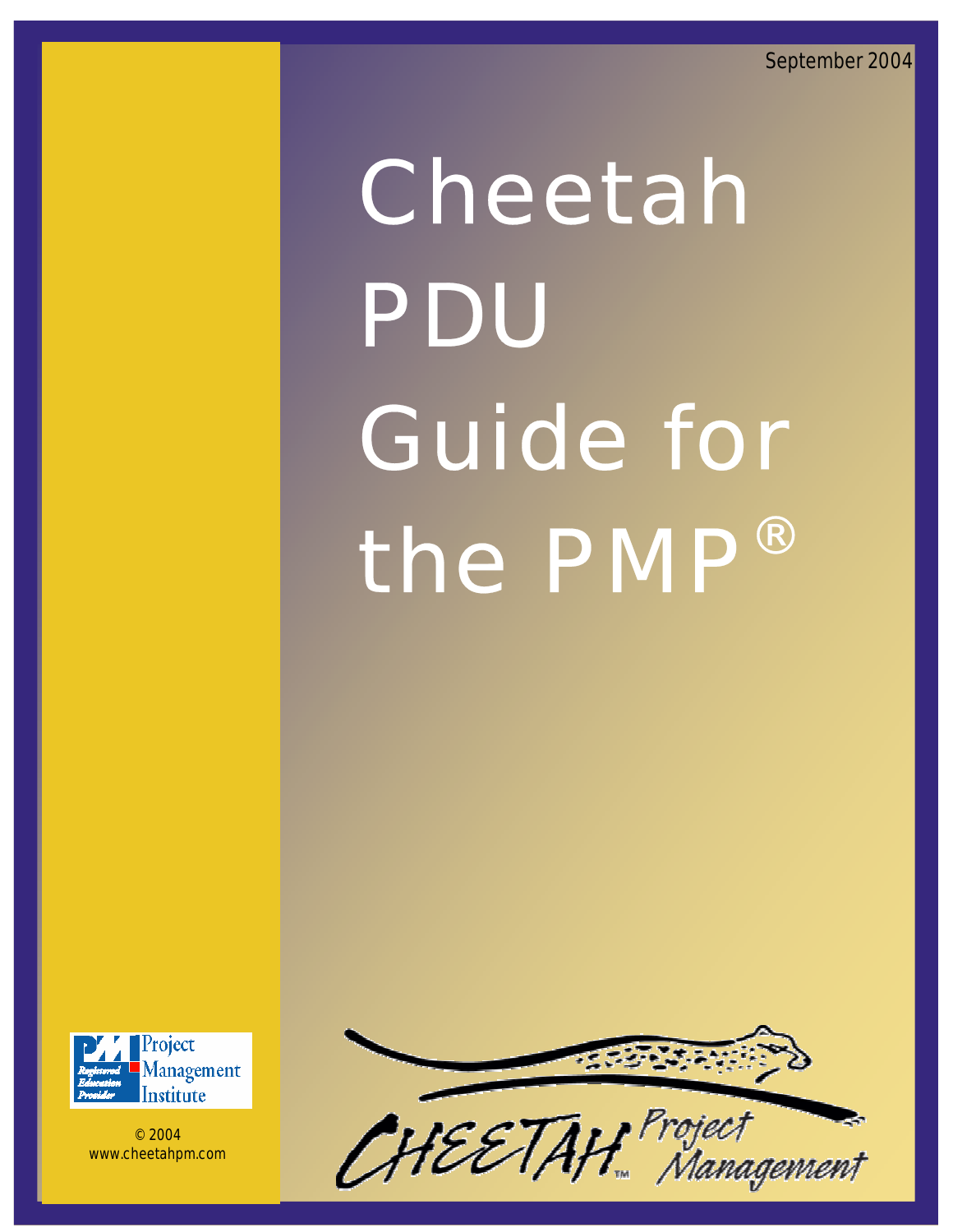# INTRODUCTION

At Cheetah Project Management we are committed to your continuing education regarding Project Management best practices in both theory and in practice. We understand that you worked hard to attain your PMP® certification and that you wish to keep your certification current and in good standing. The Cheetah PDU Guide for the PMP® will quickly show you how easy it is to obtain the necessary 60 Professional Development Units you need every three years to keep your certification in good standing.

# Overview of Continuing Certification Requirements

**When does my continuing certification requirements cycle start and end?**  The day you become a PMP® starts your Continuing Certification Requirements (CCR) cycle.

Your cycle ends on December 31st of the third full year following your certification date. For example, if you became a PMP® on July 10, 2003 your cycle does not complete until December 31, 2006.

## **What has to be accomplished by the end of the cycle?**

By the end of the 3 full years, you must submit to PMI® evidence of 60 hours of Professional Development Units, known as PDUs.

## **How do I earn PDUs?**

PDUs are relatively easy to earn. Sometimes it's as simple as doing your job, going to a PMI® chapter meeting, reading a book, taking a course. The rule of thumb is that for every hour you spend in a planned, structured learning activity you earn one PDU. After the first hour of activity, you can claim PDUs in 1/4 increments. You can earn PDUs in the following categories:

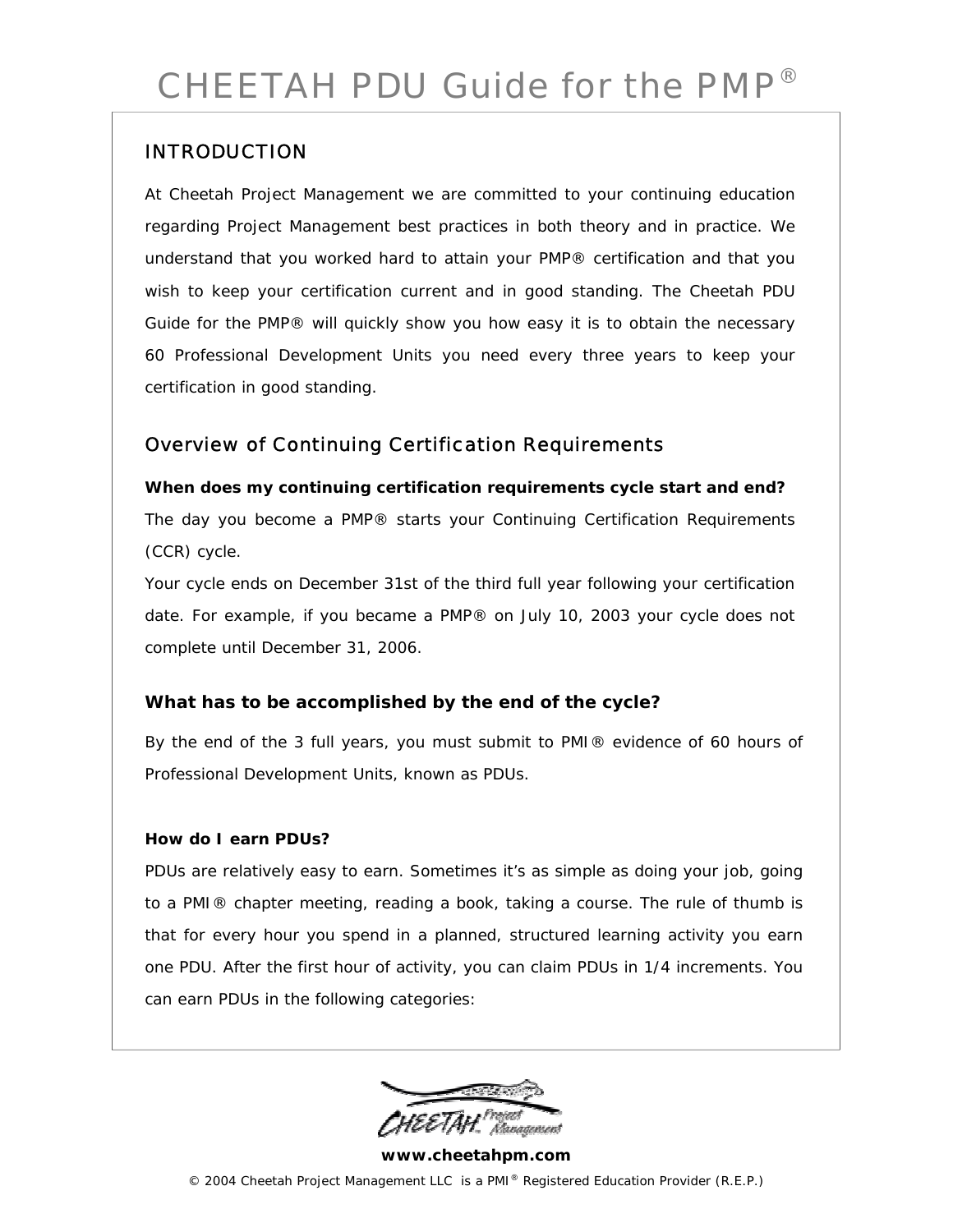- 1. Formal education such as college courses
- 2. Professional activities and self-directed learning
- 3. Classes through PMI® Registered Education Providers (R.E.P.)
- 4. Classes through other providers
- 5. Volunteer service to the profession or community

Keep reading to learn more about each category.

#### **Category 1: Formal Academic Education**

- Course must be offered for degree credit
- Course must be related to Project Management
- One quarter semester course earns 10 PDUs per credit hour
- One 15-week course earns 15 PDUs per credit hour
- If the course covers material in addition to Project Management, you may only claim the hours dedicated to the project management topic

 *Proof: Your transcript with a passing grade.* 

#### **Category 2: Professional Activities and Self-directed Learning**

*Self-directed Learning (SDL)* 

Do you like to read books on Project Management? Do you research problems you're having at work with your projects? Then you can earn 15 PDUs per CCR cycle. In PMI®'s Continuing Certification Requirements Handbook, there is a Selfdirected Learning Activities Worksheet that you must fill out and submit. You are directed to list some objectives and explain how the activity helped you. You also

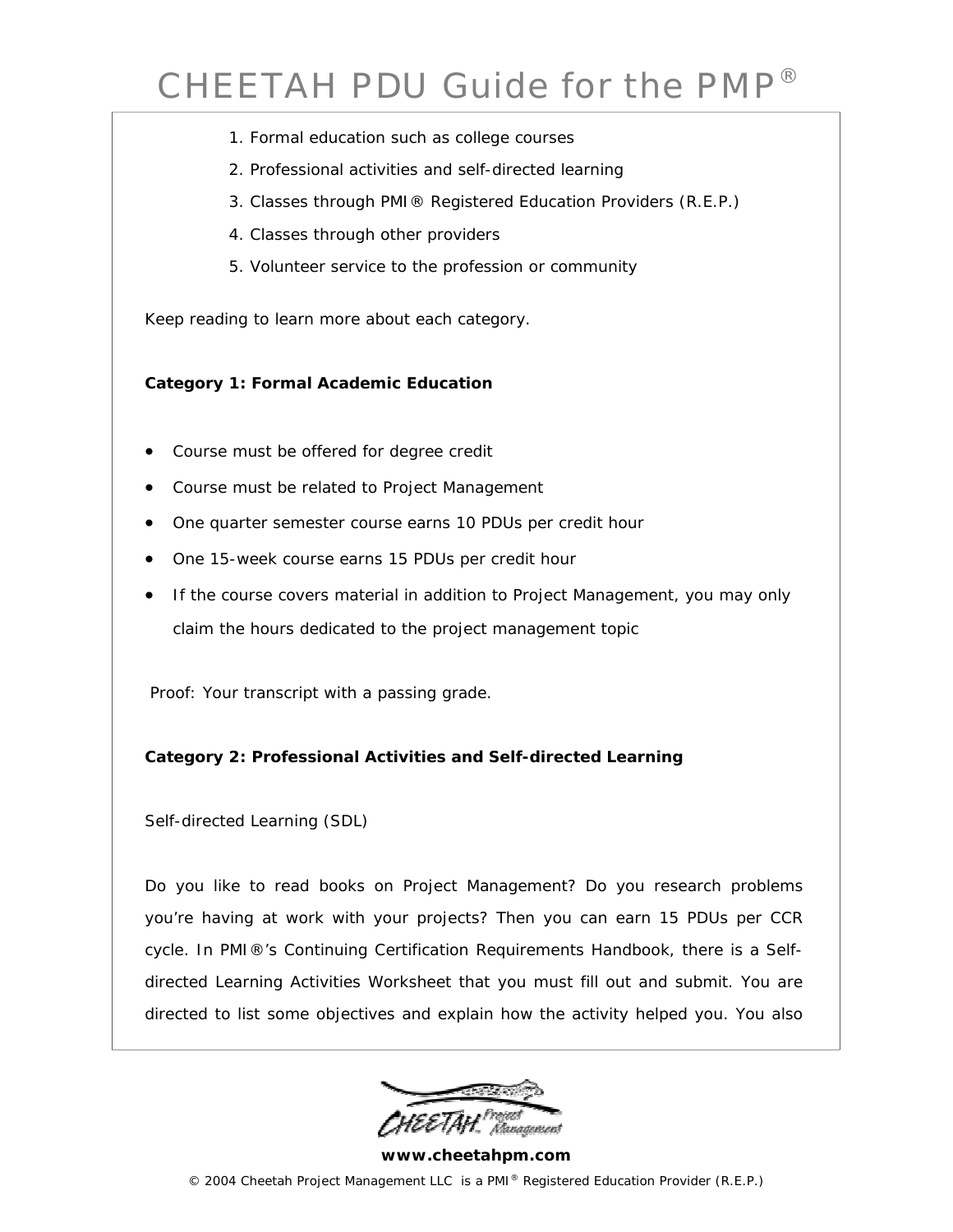are asked to list the resources you used such as the book you read or the people

you talked to.

*Professional Activities—An unlimited number of PDUs may be earned from the Professional Activities listed below:* 

| Author or co-author a textbook on project man-<br>agement                                   | 40 PDUs as author<br>20 PDUs as co-author                         |
|---------------------------------------------------------------------------------------------|-------------------------------------------------------------------|
| Author or co-author and publish a project manage-<br>ment article is a refereed journal     | 30 PDUs as author<br>20 PDUs as co-author                         |
| Author or co-author and publish a project manage-<br>ment article is a non-refereed journal | 15 PDUs as author per article<br>10 PDUs as co-author per article |
| Speaker on a project management topic at a con-<br>ference or workshop                      | 10 PDUs per activity                                              |
| Member or moderator at a project management<br>panel discussion or workshop.                | 5 PDUs per activity                                               |
| Speaker at a PMI® Component or Chapter Meet-<br>ing                                         | 5 PDUs per activity                                               |
| Content development for course or seminar                                                   | 10 PDUs per new program devel-<br>oped                            |
| 1,500 hours of project management practice at<br>your job per year                          | 5 PDUs per year                                                   |

**Category 3: Courses Provided by Registered Education Providers have** 

**been reviewed and approved by PMI®** 

Cheetah Project Management LLC is a Global Registered Education Provider and has many online courses that meet your need to earn PDUs.

#### **Cheetah Project Management classroom courses**

Cheetah Project Management offers a variety of classroom courses. Typically organizations customize a suite of courses suited to their specific PM training needs. We have a free training assessment tool that companies can use to determine where they can get the most bang for their buck with PM training. If you would like this assessment tool, send an email to Brian Smith—

brian.smith@cheetahlearning.com. *Proof: Certificate of attendance.* 

*Note: PMPs reporting category 3 PDUs are only responsible for proof of attendance.*



## **www.cheetahpm.com**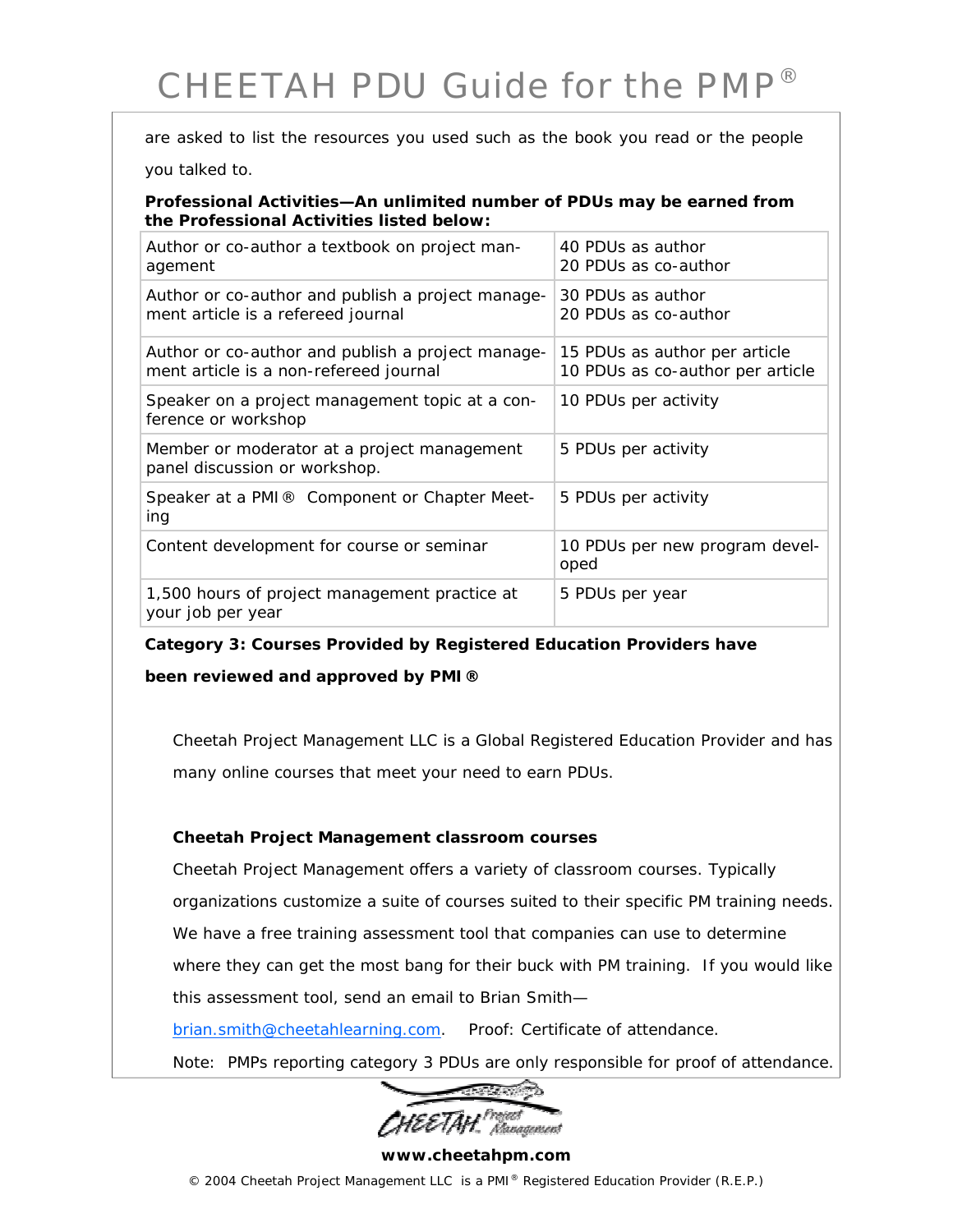#### Cheetah Project Management Online PDU Courses Correlated to PM Skills

| <b>Cheetah Project</b><br><b>Management</b><br><b>Online Courses</b> | <b>PM</b><br>Strength<br><b>Builder</b> | <b>PM</b><br>Score-<br>card | Cheetah<br>Project<br>Manage-<br>ment | Commu-<br>nicating<br>Through<br>Conflict | Negotia-<br>tion<br><b>Skills for</b><br>PM | Enter-<br>prise<br>Project<br>Manage-<br>ment | <b>Building</b><br>Your<br>Consult-<br>ing Prac-<br>tice | On Par<br>Project<br>Manage-<br>ment | Project<br>Kayak | PM<br>Certificate<br>Program |
|----------------------------------------------------------------------|-----------------------------------------|-----------------------------|---------------------------------------|-------------------------------------------|---------------------------------------------|-----------------------------------------------|----------------------------------------------------------|--------------------------------------|------------------|------------------------------|
| <b>PM Skills / Hours</b>                                             | 5                                       | 5                           | 20                                    | 20                                        | 20                                          | 35                                            | 50                                                       | 60                                   | 60               | 200                          |
| Integration                                                          |                                         |                             | x                                     |                                           |                                             | x                                             | x                                                        | x                                    | x                | х                            |
| <b>Scope</b><br><b>Management</b>                                    |                                         |                             | X                                     |                                           |                                             | X                                             | $\mathsf{x}$                                             | $\mathsf{x}$                         | X                | X                            |
| <b>Scheduling</b>                                                    |                                         |                             | X                                     |                                           |                                             | $\pmb{\mathsf{x}}$                            | x                                                        | x                                    | x                | x                            |
| Cost                                                                 |                                         |                             | $\mathsf{x}$                          |                                           |                                             | X                                             | $\mathsf{x}$                                             | $\mathsf{x}$                         | X                | X                            |
| Quality                                                              |                                         |                             | x                                     |                                           |                                             | x                                             | x                                                        | x                                    | x                | x                            |
| Communication                                                        | $\mathsf{x}$                            |                             | X                                     | $\mathsf{x}$                              | $\mathsf{x}$                                | X                                             | $\mathsf{x}$                                             | $\mathsf{x}$                         | X                | X                            |
| Resource<br>Management                                               | $\pmb{\mathsf{x}}$                      |                             | x                                     | $\pmb{\mathsf{X}}$                        | X                                           | x                                             | $\pmb{\mathsf{X}}$                                       | x                                    | X                | X                            |
| <b>Risk Management</b>                                               |                                         |                             | X                                     |                                           | X                                           | X                                             | $\pmb{\times}$                                           | X                                    | X                | X                            |
| Procurement                                                          |                                         |                             | x                                     |                                           | x                                           | x                                             | $\pmb{\mathsf{X}}$                                       | x                                    | x                | X                            |
| <b>Team Develop-</b><br>ment                                         | x                                       |                             | x                                     | X                                         | x                                           | x                                             | X                                                        | x                                    | x                | x                            |
| Performance<br><b>Measurement</b>                                    |                                         | x                           | x                                     |                                           | x                                           | x                                             | x                                                        | x                                    | x                | x                            |

A summary of each course is included at the end of this guide.

#### **Category 4: Other Provider**

PMPs may gain PDUs by attending other Project Management related courses that are not given by R.E.P.s. One contact hour equals one PDU.

*Proof: Certificate of attendance and brochure or class materials.* 

*Note:* If audited, PMPs reporting Category 4 PDUs are responsible for the validity of the courses reported (relevance of the topic and instructor qualifications).

**Category 5: Volunteer Service to Professional or Community Organization**  *(limited to 20 PDUs per CCR)* Serve as a committee member for a Project Management organization.

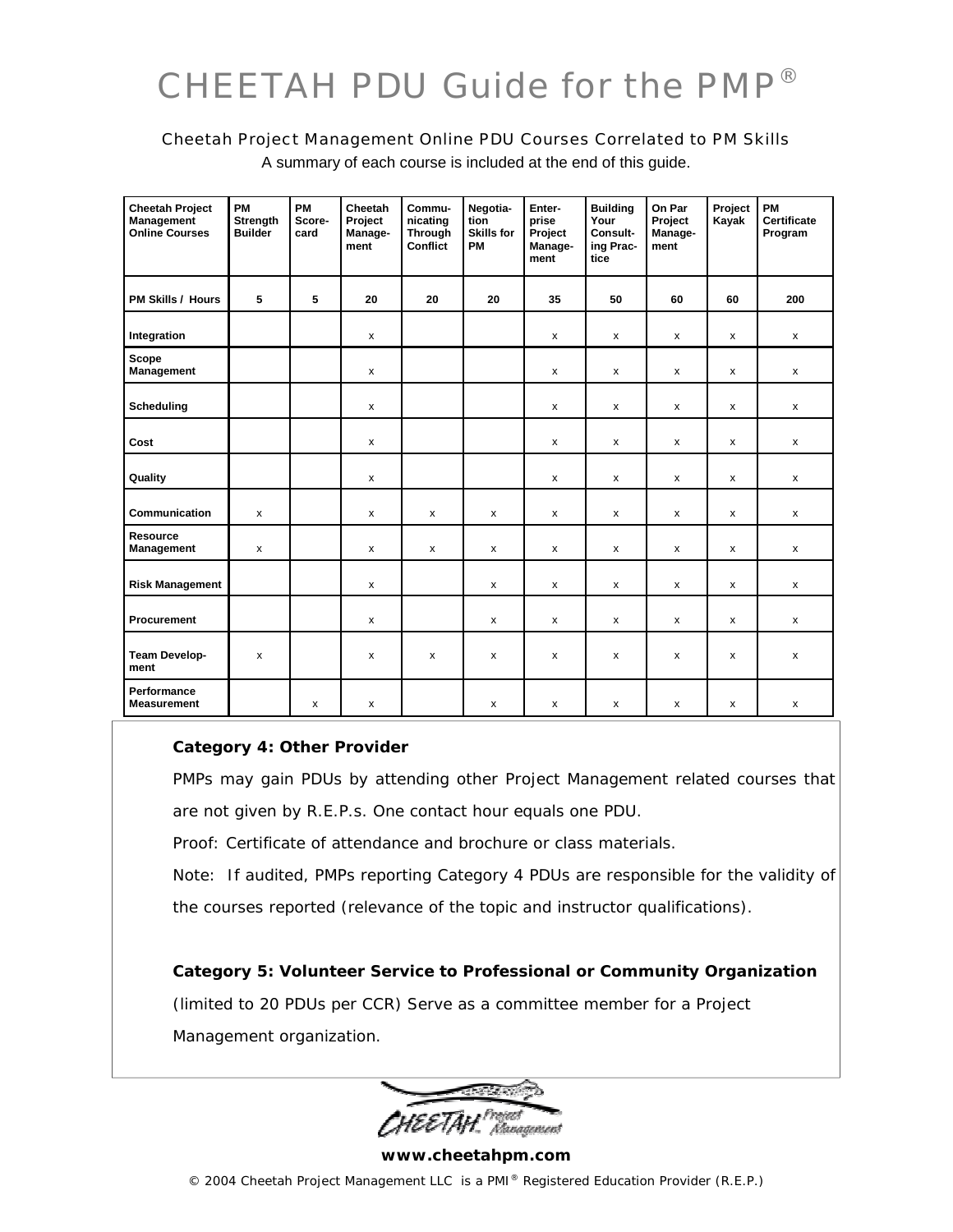- $\bullet$  3 months of participation = 1 PDU per year
- 6 months of participation = 3 PDU per year
- 12 months of participation = 5 PDUs per year

Serve as an officer of a Project Management organization

- 3 months of participation = 2 PDUs per year
- $\bullet$  6 months of participation = 5 PDU per year
- 12 months of participation = 10 PDUs per year

Provide Project Management services to a charity or community. 5 PDUs per year

# How do PDU Providers Stack Up?

| <b>PDU Provider</b>                                                                                    | Course                                                             | $#$ of<br><b>PDUs</b> | Cost per<br><b>PDU</b> |
|--------------------------------------------------------------------------------------------------------|--------------------------------------------------------------------|-----------------------|------------------------|
| <b>Cheetah</b>                                                                                         | PM Strength Builder (Online)                                       | 5                     | \$20                   |
|                                                                                                        | Negotiation Skills for Project Managers (Online)                   | 20                    | \$20                   |
|                                                                                                        | Enterprise-Wide Project Management (Online)                        | 35                    | \$20                   |
| <b>RMC Project</b>                                                                                     | Tricks of the Trade for Risk Management                            | 16                    | \$87                   |
|                                                                                                        | What Makes a Project Manager Successful?                           | 14                    | \$93                   |
|                                                                                                        | Tricks of the Trade for Determining Customer<br>Requirements       | $\overline{7}$        | \$114                  |
| <b>International</b><br>Kerzner on Best Practices in Project Manage-<br>ment (Online)<br>Institute for |                                                                    | 6<br>14               | \$41<br>\$35           |
| Learning<br>(III)                                                                                      | Kerzner on Best Practices in Project Manage-<br>ment (Classroom)   |                       |                        |
|                                                                                                        | Project Quality Management                                         | 12                    | \$62                   |
|                                                                                                        | Project Risk Management                                            | 12                    | \$62                   |
| <b>ESI</b>                                                                                             | Project Leadership, Management and Commu-<br>nications (Classroom) |                       | \$84                   |
|                                                                                                        | Quality for Project Managers (Classroom)                           | 22.5                  | \$84                   |
| <b>PMI Chapter</b><br><b>Meeting</b>                                                                   | Dinner and Talk                                                    | 1                     | \$30                   |

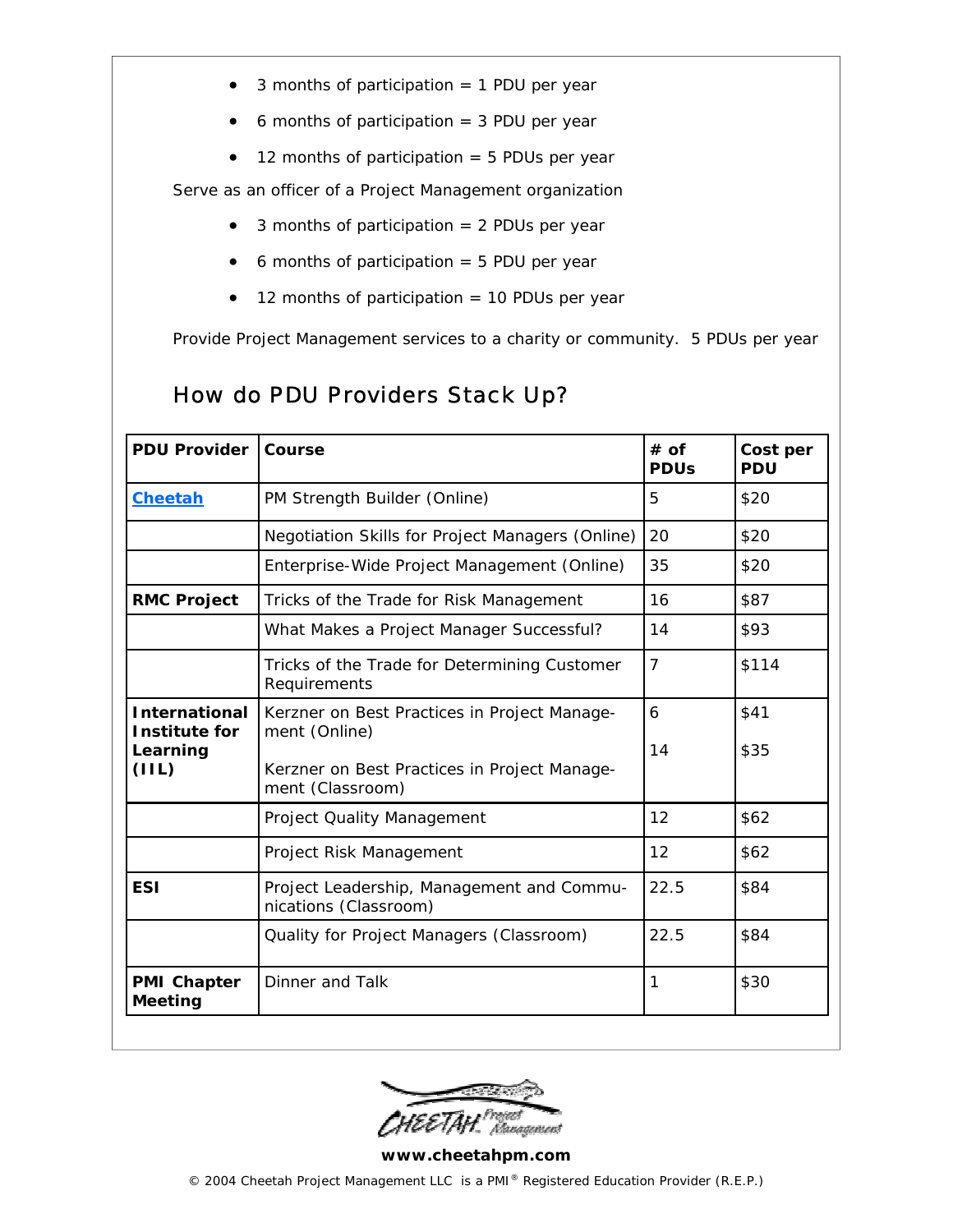# Reporting your PDUs

When you engage in an activity that you would like to count towards PDUs make sure you have the following information:

- Your PMI® Number
- Your PMP® certificate number found on the certificate PMI® sent you which you'll need when you report the activity
- The date of the activity
- Program title or description
- Category for which you are reporting the PDUs
- Number of PDUs earned
- Name of the activity provider unless it is a self-directed activity
- Provider address
- The Knowledge Area covered. The codes are available on the reporting form
- For Category 3, PMI® Registered Education Providers, make sure you receive a program number from the R.E.P.

Log onto the PMI® website (note Web address is case sensitive)

**http://www.occe.ou.edu/aia/pmi/PDUlogin.php3**

Enter the requested information and check the PMI® PDU Self Report Form radio button. Fill out the information requested and submit the form.

Keep a folder of your PDU activity as PMI® randomly audits PMPs for quality assurance purposes. The activities must be kept for one year after you have completed your CCR cycle.

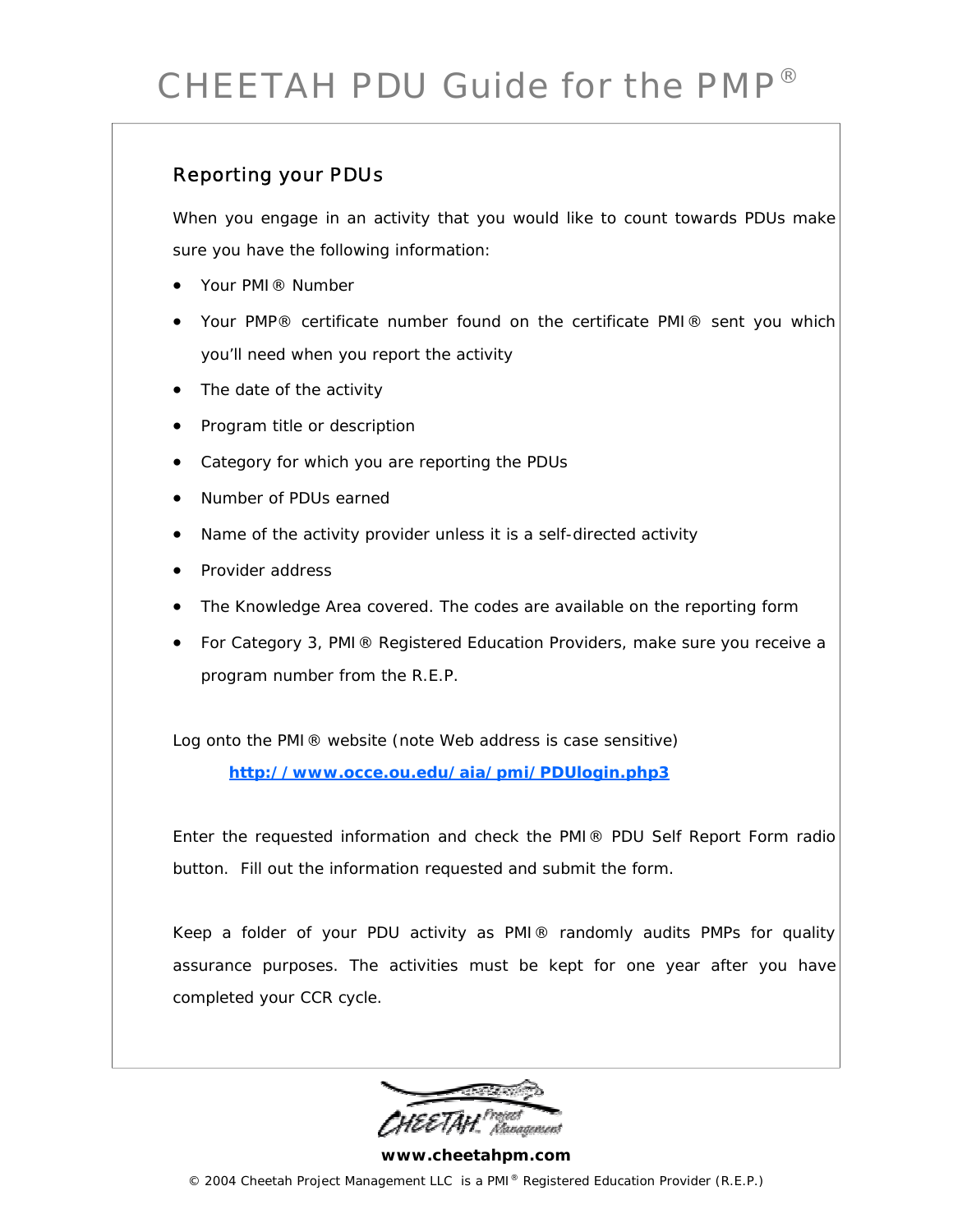## **Carrying Over PDUs**

You may carry over 20 PDUs earned in the last year of your CCR cycle to the next cycle. For example, if you completed all of your PDUs in March and earned 25 more PDUs from April through the end of the year, you may only carry over 20 or those 25 PDUs.

## **Checking the Status of your PDUs**

Your PDU transcript is accessible on line at (note Web address is case sensitive)

## **http://www.occe.ou.edu/aia/pmi/PDUlogin.php3**

Check the PMI® Transcript radio button and you'll see what has been approved.

#### **Renewing your PMP® Certification**

Once your 60 PDUs have been verified, you will receive an application for certification renewal. Please remember that this is sent to your address on file at PMI® Headquarters so if you've moved, update your profile with PMI®. The renewal costs \$75 as a PMI® member and \$150 as a non-member. In return you'll receive an updated certificate package from PMI®.

If you don't fulfill the necessary PDUs by the end of your CCR, you may not use the PMP® designation. PMI® allows you 12 months to earn the PDUs before they mandate you take the test again.

The full version of PMI's Continuing Certification Handbook can be found at (note Web address is case sensitive)

## **http://www.pmi.org/info/PDC\_PMPHandbookFile.asp**

The handbook has the Self-directed Learning Activities Worksheet in it as well as other information which you may find interesting.

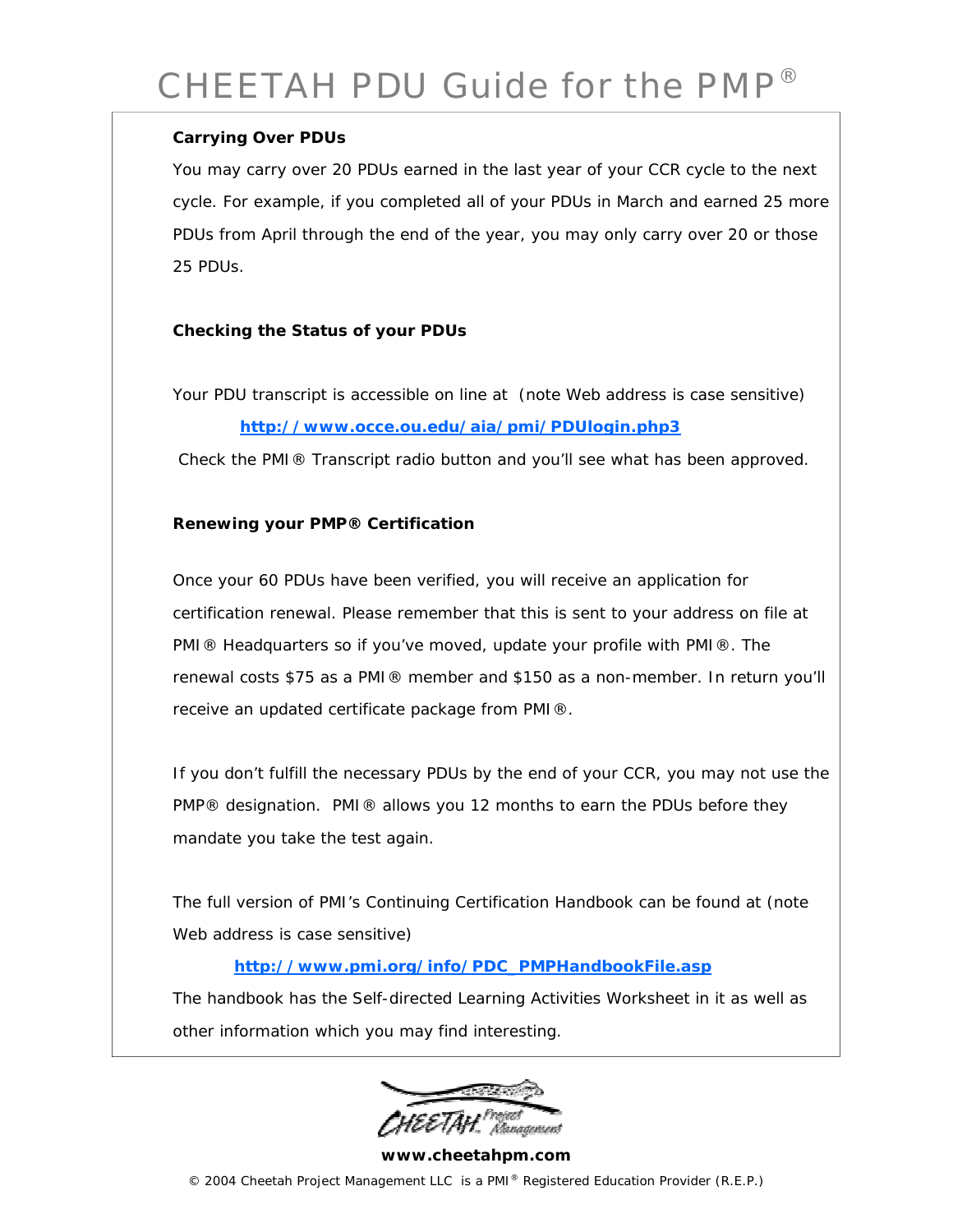# How can You Earn Your PDUs at no Cost?

There are a variety of ways to earn your PDUs at no cost:

**Cheetah Points**—Cheetah Learning created a referral program called Cheetah Points. With the Cheetah Points system, for every student you refer to any of our training programs, you receive 50 Cheetah Points. You can use Cheetah Points to receive discounts on any Cheetah Project Management PDU courses (one point equals a one dollar discount). If you refer enough people who register for training, you can get the training at no cost to you. You also earn 50 Cheetah Points for completing a course evaluation at the end of each PDU course you take. Get on the Cheetah Points bandwagon by taking our free 1 PDU Planning course where you plan your approach for earning your 60 PDUs. You will earn 50 Cheetah Points when you complete the course evaluation on your free 1 PDU course.

 **In-house Training**—when your company brings in Cheetah Project Management LLC, a PMI<sup>®</sup> Registered Education Provider  $(R.E.P.)$ , we make sure the courses we deliver are recorded in the PMI® R.E.P. database. This ensures the courses you take through your company from us are easily recorded towards your PDU quota. For example, in our *Project Management Masters Certificate Program*  offered to our corporate clients, Project Managers take ten to twelve half day and full day courses on various project management topics over a year long period. They leave the program with a Project Manager Play Book which includes PM techniques that work for their company and their unique project management strengths. All the courses are registered with PMI so people who already hold the PMP earn PDUs for any course they take in this customized program.

 **PM Scorecards**— Cheetah Learning created a 15 PDU course called PM Scorecard RESULTS for Project Assurance Technologies (PAT) that they included with the purchase of a PM Scorecard. The course helps you interpret your scores and identify areas where you can improve your performance as a Project Manager. Most companies pay for the PM Scorecard to measure the Project Managers performance.

http://www.pmscorecard.com

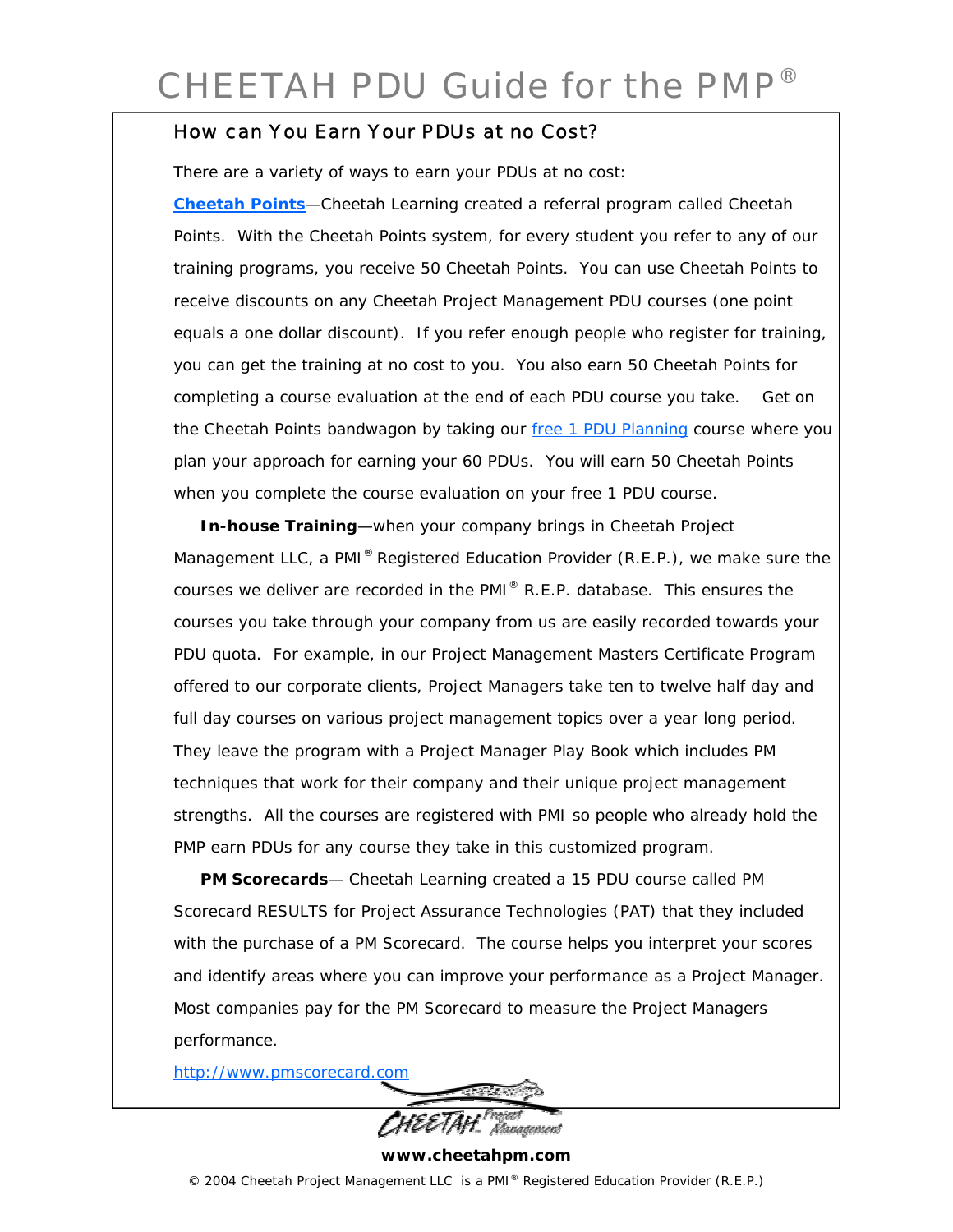| <b>Summary of Cheetah PM Online PDU Courses</b>                                        |                                                          |                                                                                                                                                                                                                                                                                                                                                                                                                                                                                                                                                           |  |  |
|----------------------------------------------------------------------------------------|----------------------------------------------------------|-----------------------------------------------------------------------------------------------------------------------------------------------------------------------------------------------------------------------------------------------------------------------------------------------------------------------------------------------------------------------------------------------------------------------------------------------------------------------------------------------------------------------------------------------------------|--|--|
| Page 1 of 2                                                                            |                                                          |                                                                                                                                                                                                                                                                                                                                                                                                                                                                                                                                                           |  |  |
| <b>Course Title</b>                                                                    | <b>PDUs/Price</b>                                        | <b>Course Description</b>                                                                                                                                                                                                                                                                                                                                                                                                                                                                                                                                 |  |  |
| <b>PM STRENGTH</b><br><b>BUILDER</b>                                                   | 5 PDUs<br>\$99.00<br>Register C                          | This course uses a personality style indicator customized<br>for project managers to help you identify your innate<br>strengths and challenges as a project manager. You use<br>the results of the online assessment to identify where your<br>strengths have contributed to your past successes and<br>position yourself to best use your talents for future<br>success.                                                                                                                                                                                 |  |  |
| <b>PM SCORECARD</b><br><b>MAKING MEANINGFUL</b><br>PM PERFORMANCE<br><b>ASSESSMENT</b> | 5 PDUs<br>\$99.00<br>Register C                          | In this course you will gain an understanding of the<br>different reasons people have to measure PM performance,<br>Develop relevant measurements for assessing PM<br>Performance, Create a reliable system to measure and<br>prove PM performance.                                                                                                                                                                                                                                                                                                       |  |  |
| <b>CHEETAH</b><br><b>PROJECT</b><br><b>MANAGEMENT</b>                                  | 20 PDU <sub>S</sub><br>\$395.00<br>Register <sub>O</sub> | This course teaches people how to launch, direct, and<br>manage project teams. In each lesson, participants learn<br>a facilitation technique relating to launching, directing, or<br>tracking their project team's performance. They have an<br>online instructor who acts as their guide on the side while<br>they practice new techniques in their own environment.                                                                                                                                                                                    |  |  |
| <b>COMMUNICATING</b><br><b>THROUGH CONFLICT</b>                                        | 20 PDU <sub>S</sub><br>\$395.00<br>Register <sub>C</sub> | This course teaches people communication techniques to<br>transform conflict from destructive experiences into growth<br>experiences and helps a group change their relationships<br>dynamically over time. You use what you learn to improve<br>your day-to-day effectiveness as a project manager. The<br>course is targeted to project managers who want to<br>develop cohesive working relationships with people they<br>find difficult to deal with such as team members, sponsors,<br>stakeholders, functional managers, customers, and<br>vendors. |  |  |
| <b>NEGOTI ATION</b><br><b>SKILLS FOR PROJECT</b><br><b>MANAGERS</b>                    | 20 PDU <sub>S</sub><br>\$395.00<br>Register <sup>O</sup> | This course takes you through the process of efficiently<br>preparing for the many styles of negotiations you<br>encounter daily as a project manager. Each step might<br>seem simple, but that's exactly what makes this technique<br>so fast and effective. The more you go through the<br>process, the more it will become a habit, and the easier it<br>will be to apply to more complex negotiations.                                                                                                                                                |  |  |
|                                                                                        |                                                          |                                                                                                                                                                                                                                                                                                                                                                                                                                                                                                                                                           |  |  |



**www.cheetahpm.com**